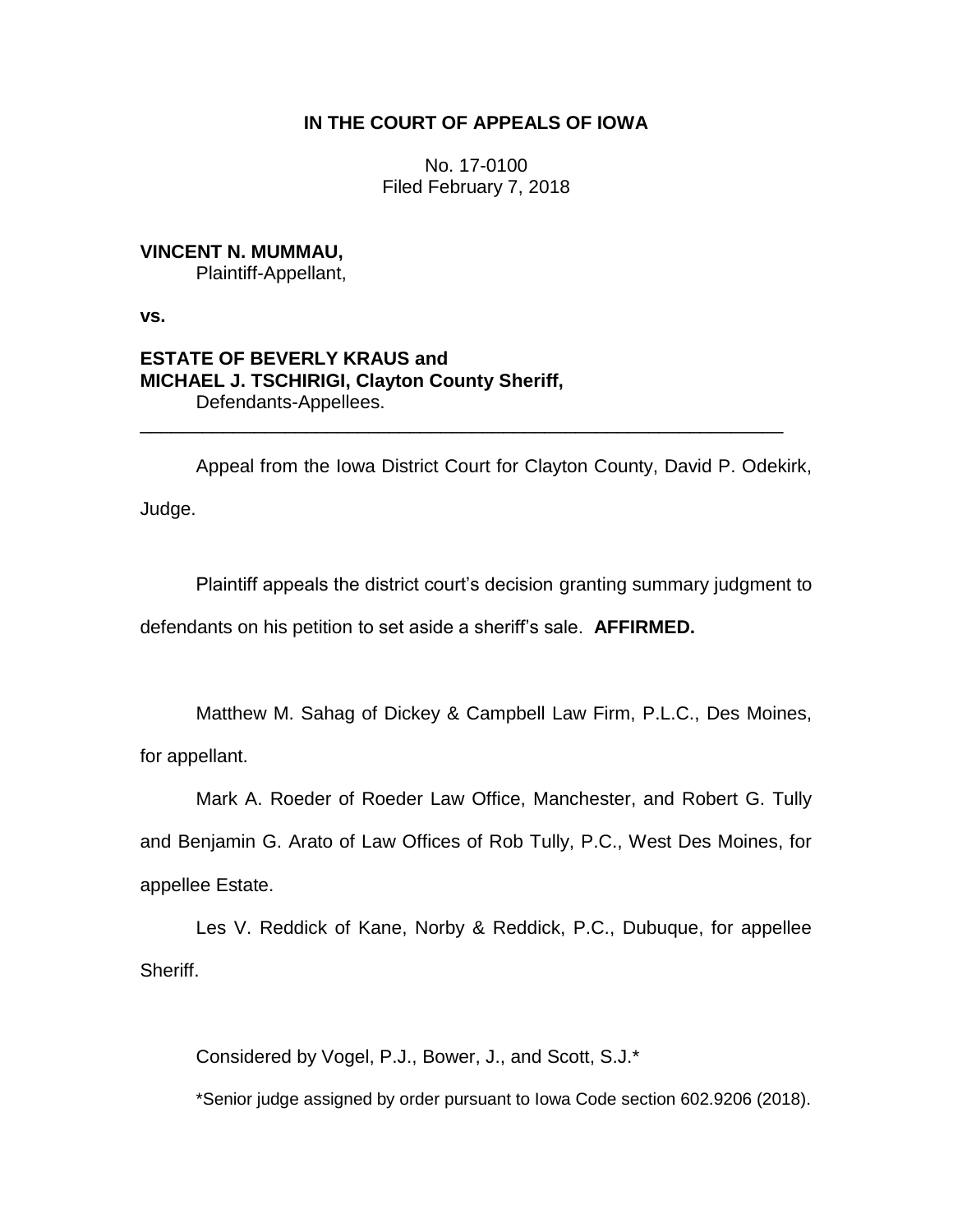### **BOWER, Judge.**

 $\overline{a}$ 

Vincent Mummau appeals the district court's decision granting summary judgment to defendants on his petition to set aside a sheriff's sale of farmland. We find no error in the district court's conclusion Mummau had an equitable interest in the farmland, which was subject to a judgment lien. Also, we find no error in the district court's conclusion Mummau's claims concerning the adequacy of the sale price were moot, as the one-year statutory redemption period had expired. We affirm the district court decision granting summary judgment.

#### **I. Background Facts & Proceedings**

Mummau was previously convicted of third-degree sexual abuse, in violation of Iowa Code section 709.4 (2011). His conviction was upheld on appeal and on a petition for postconviction relief. *See Mummau v. State*, No. 16- 1909, 2017 WL 3535294, at \*7 (Iowa Ct. App. Aug. 16, 2017); *State v. Mummau*, No. 12-1082, 2013 WL 2145994, at \*7 (Iowa Ct. App. May 15, 2013).

The victim in the criminal case, Beverly Kraus, brought a civil action against Mummau, seeking damages on the grounds of sexual battery and sexual abuse. After a trial to the court, on May 8, 2014, Kraus was awarded \$153,750 in compensatory damages and \$10,000 in punitive damages, for a total of  $$163.750.<sup>1</sup>$ 

At the time of the civil judgment, Mummau owned approximately 282 acres of farmland, which included 222 acres he was purchasing by a real estate contract from Marlen and Debra Hakert. The land was subject to encumbrances

<sup>1</sup> Mummau did not appeal the judgment against him. He later sought to vacate the judgment under Iowa Rule of Civil Procedure 1.1012. *See Kraus v. Mummau*, No. 16- 2034, 2018 WL 542628, at \*2-3 (Iowa Ct. App. Jan. 24, 2018).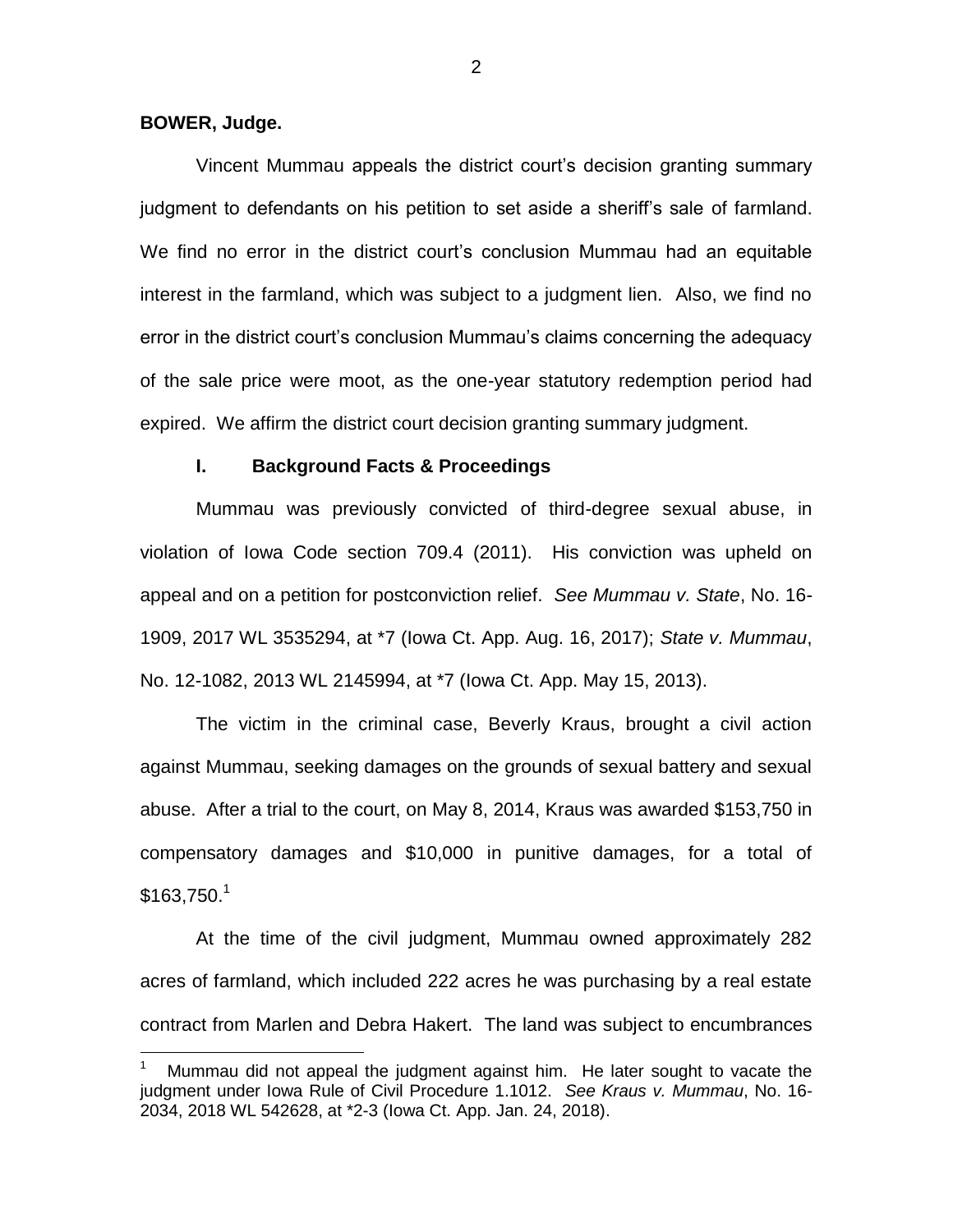of \$637,958. In the civil action, Mummau stated the net equity in his farming operation was \$556,323. On February 26, 2014, Mummau signed an "Assignment of Contract for Collateral Purposes Only," to Community Savings Bank (CSB), which was to remain in effect until all of his debts and obligations to CSB were satisfied.

Kraus obtained a writ of general execution. A notice of levy on the farmland was sent to Mummau. On June 9, 2015, there was a sheriff's sale of Mummau's real property. Rodney Hettinger purchased the property for \$151,000, subject to encumbrances.

On June 19, 2015, Mummau filed a petition to set aside the sheriff's sale, naming Kraus and the Clayton County Sheriff, Michael Tschirigi, as defendants.<sup>2</sup> Kraus died on June 17, 2015, and her estate was substituted as a defendant.<sup>3</sup> In the petition, Mummau claimed the sheriff should have first sold his personal property or sold his real property in parcels. He also claimed he had only a personal property interest in the 222 acres because he was purchasing it by a real estate contract. Mummau stated the real property was worth \$1,200,000 and the sale price was grossly inadequate.

On May 4, 2016, Mummau filed a motion seeking to extend the one-year redemption period, noting the redemption period would soon expire. He stated if the sheriff's sale was found to be legal, he would offer to redeem the property. Kraus resisted the motion to extend the redemption period. While the motion was pending, the one-year period expired and on June 10, 2016, a sheriff's deed

 $\overline{a}$ 

<sup>2</sup> Hettinga was added as a party on January 4, 2016, and then later dismissed from the action on September 15, 2016.

<sup>3</sup> We will refer to Kraus's estate as Kraus.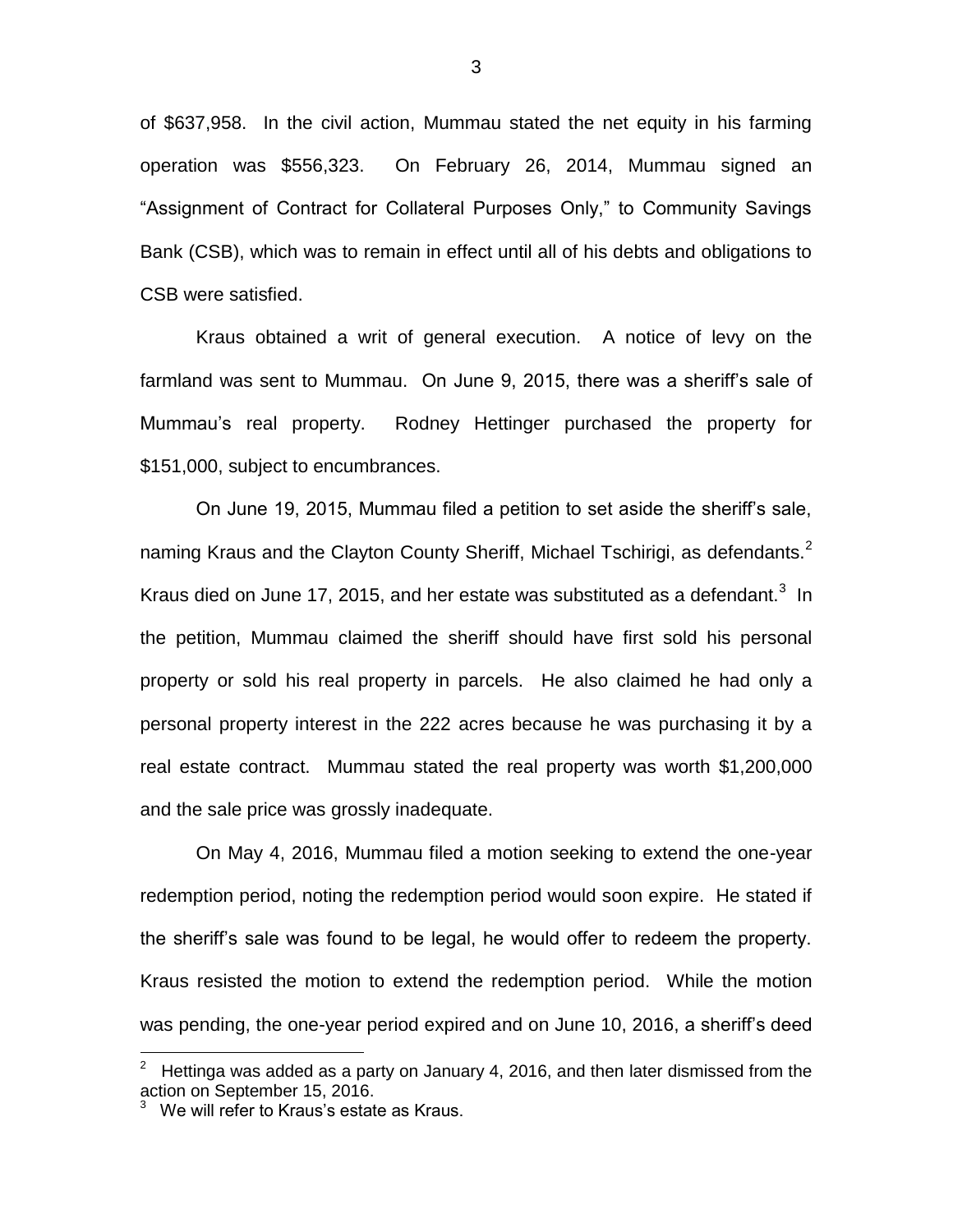was given to Hettinger. On September 15, 2016, the court found the issue concerning redemption should be determined upon the presentation of evidence.

The defendants and Mummau filed motions for summary judgment. The district court entered an order on December 28, 2016. The court granted the defendants' motion, finding, "Even if the Court were to set aside the sheriff's sale, the Plaintiff would be without a right to redemption because that right expired earlier this year and it was not contested in accordance with section 628.21 [(2015)] of the code." The court concluded the issues Mummau raised about the sheriff's sale were moot. The court denied Mummau's motion for summary judgment. Mummau appeals the district court's decision.

### **II. Standard of Review**

Our review of a district court's ruling on a motion for summary judgment is for the correction of errors at law. *Linn v. Montgomery*, 903 N.W.2d 337, 342 (Iowa 2017). "Summary judgment is proper only when the entire record demonstrates the absence of a genuine issue of material fact and the moving party is entitled to judgment as a matter of law." *Id.* (citing Iowa R. Civ. P. 1.981(3)). In reviewing the district court's decision, the record is viewed in the light most favorable to the nonmoving party. *Id.*

### **III. Petition to Set Aside**

**A.** In his motion for summary judgment, Mummau claimed he had legal title to only sixty acres. He stated the 222 acres he was purchasing by real estate contract was still legally titled to the sellers, the Hakerts. Mummau claimed he had a personal property interest in the 222 acres. He also claimed he

4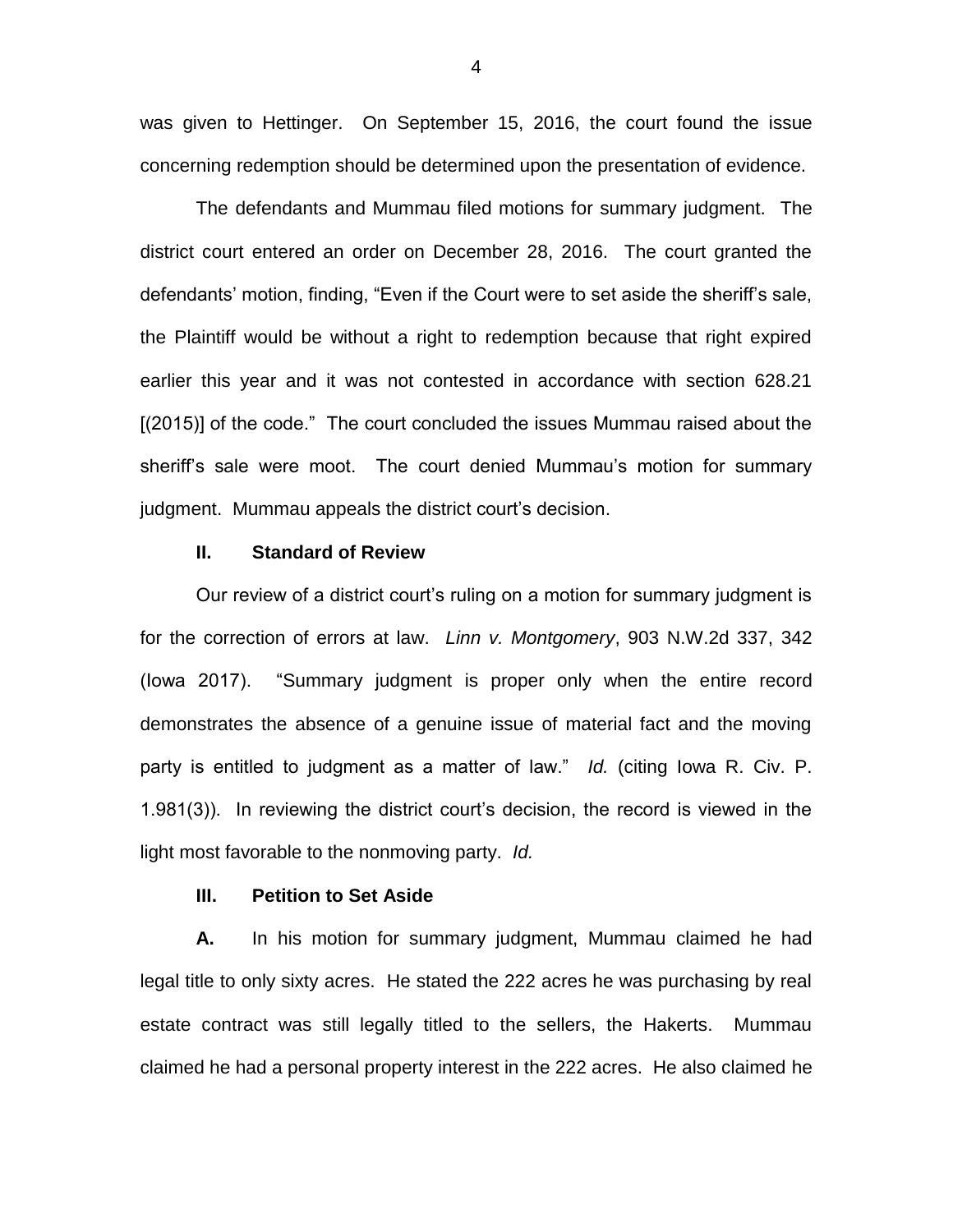did not own the 222 acres, which was the subject of the real estate contract, because he had assigned his interest to CSB.

"After a real estate contract is made, the purchaser becomes the equitable owner of the land." *Sheeder v. Lemke*, 564 N.W.2d 1, 3 (Iowa 1997); *see also Junkin v. McClain*, 265 N.W. 362, 365 (Iowa 1936) (finding the purchaser in a real estate contract "held an equitable title in real estate which would descend to his heirs"); *Knapp v. Baldwin*, 238 N.W. 542, 544 (Iowa 1931) (noting the vendee in a real estate contract "held the equitable title to the real estate"). "The vendor retains legal title to the land as 'security for payment of the purchase price.'" *Id.*

"It is an ancient rule '[i]n this state a judgment is a lien upon the equitable interest of a debtor in real estate.'" *Kimm v. Kimm*, 464 N.W.2d 468, 471 (Iowa Ct. App. 1990) (quoting *Lippincott, Johnson & Co. v. Wilson*, 40 Iowa 425, 427 (Iowa 1875)). "It is beyond question that the lien of a judgment under such provisions attaches to any equitable interest of the judgment debtor, and it may be subject to the satisfaction of the judgment by proper proceedings in equity for that purpose." *Gottstein v. Hedges*, 228 N.W. 93, 96 (Iowa 1929). Thus, even if Mummau had only an equitable interest in the 222 acres, the property would still be subject to Kraus's judgment lien.

Furthermore, Mummau has not shown his "Assignment of Contract for Collateral Purposes Only" changed his equitable ownership in the property. As the title suggests, the assignment was only for the purpose of providing collateral. The document states, "This assignment shall be binding upon us and remain in full force and effect until all debts and obligations owned by us to

5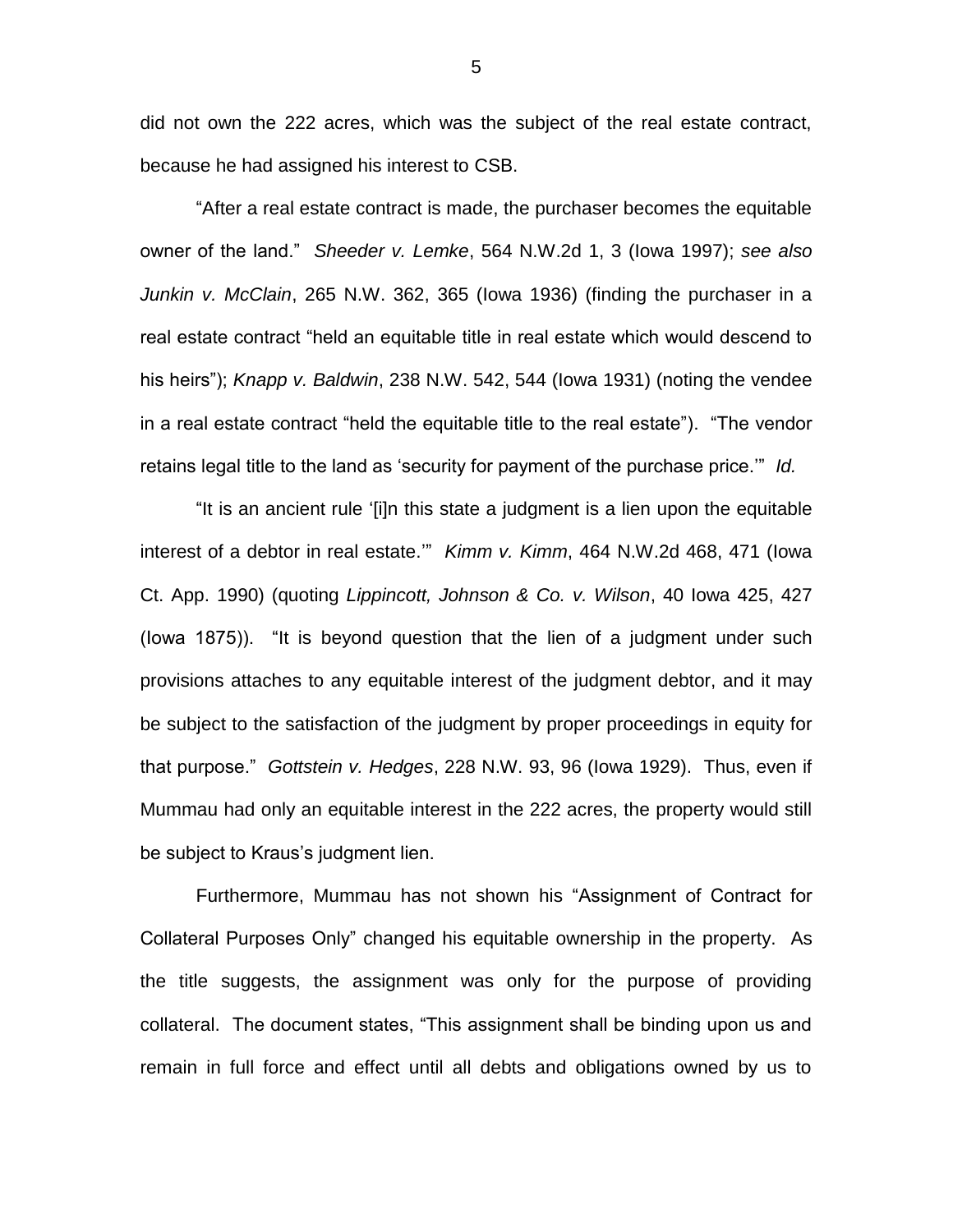[CSB], Edgewood, Iowa, have been fully paid and satisfied." The district court found,

The Court understands Mr. Mummau assigned his right in the Hakert contract to a bank prior to the date of the judgment in [the civil action]; however, the Court finds this assignment acted as a pledge of the contract as collateral to the bank. This assignment would terminate once any debts and obligations owed by Mr. Mummau to the bank had been fully paid and satisfied. Mr. Mummau did not divest himself of his interest in the real estate, nor did he become the trustee of the property for the bank. *Fellmer v. Gruber*, 261 N.W.2d 173, 174 (Iowa 1978) (citing *H.L. Munn Lumber Co. v. City of Ames*, 176 N.W.2d 813, 817 (Iowa 1970)). Therefore, the Court believes Mr. Mummau still retained an equitable interest in the real estate subject to execution by a judgment creditor.

We find no error in the district court's conclusion Mummau had an equitable interest in the 222 acres, which was subject to Kraus's judgment lien. Additionally, we find Mummau had an equitable real property interest, rather than a personal property interest in the land. For this reason, we reject Mummau's claim the sheriff's sale was invalid due to the failure to appraise the property prior to the sale. *See* Iowa Code § 626.93.

**B.** Mummau claims the issues he raised in his petition to set aside the sheriff's sale are not moot, despite the expiration of the statutory period of redemption. He states there is still a justiciable controversy due to the gross inadequacy of the sale price.

A similar situation was addressed in *Tharp v. Kerr*, 119 N.W. 267, 267 (Iowa 1909), where the plaintiff failed to redeem due to a mistake in the redemption date. The amount paid in the sheriff's sale, the amount of the judgment, was only a small portion of the value of the property. *Tharp*, 119 N.W.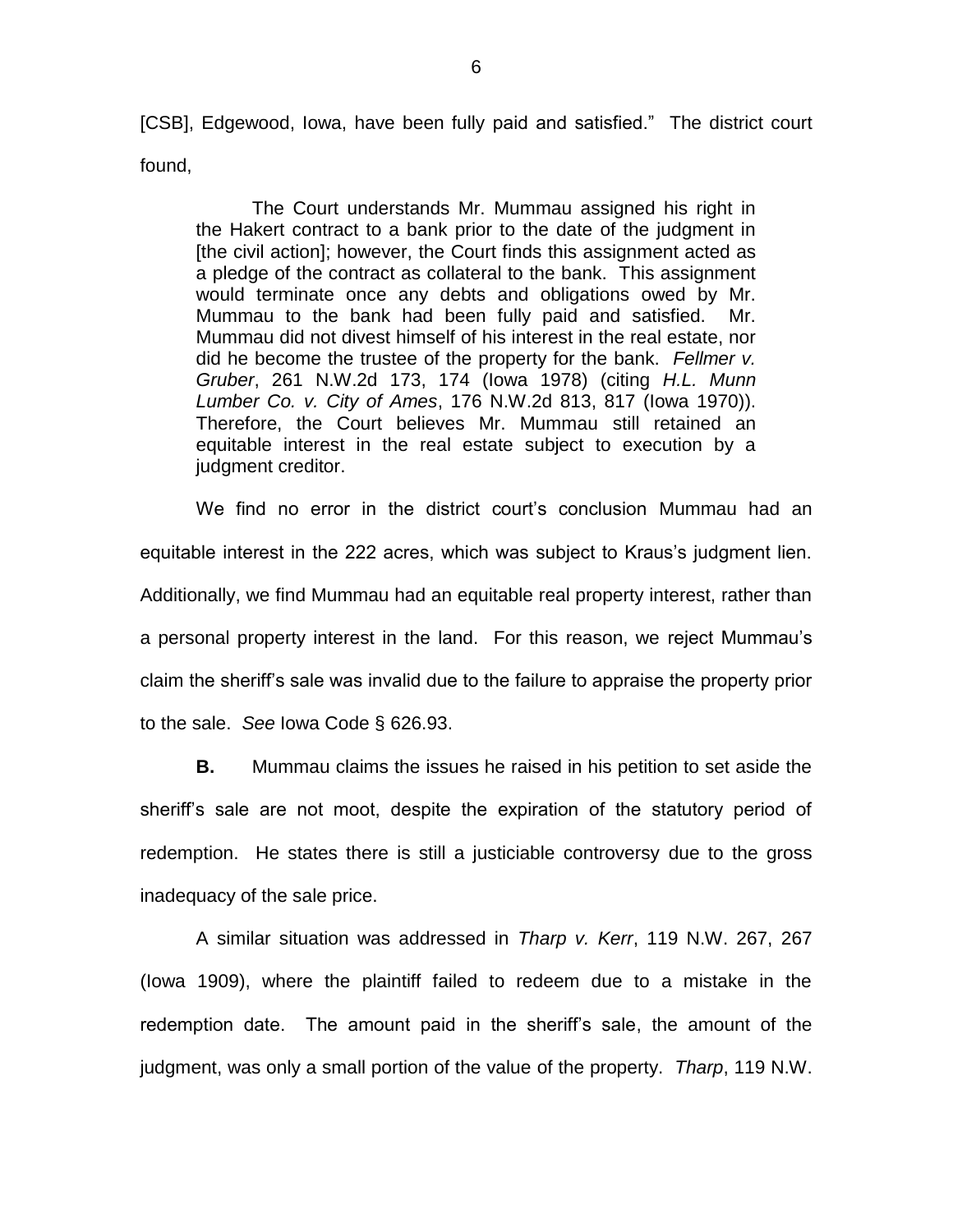at 268. The Iowa Supreme Court stated, "[I]t has always been held that mere inadequacy of price will not justify an interference by a court of equity within the operation of the statute." *Id.* The court noted the plaintiff did not make an offer or tender of redemption within the statutory one-year period. *Id.* The court stated, "The right to redeem from sheriff's sale is statutory. It must be exercised within the statutory time or the statute must fall into contempt." *Id.* at 269.

Additionally, in *Central State Bank v. Lord*, 215 N.W. 716, 717 (Iowa 1927), after a foreclosure and sheriff's sale of real property, no redemption was made within the statutory period by the defendant, Lord. The Iowa Supreme Court concluded:

With this view of the situation it must be held that the statutory period of redemption has expired, and it necessarily follows that the primary question involved on this appeal is now moot. The very essence of the case in the court below has vanished, and no act of this court under the circumstances can avail anything to create a restoration of defendant's right of redemption.

#### *Cent. State Bank*, 215 N.W. at 718.

The district court found the sheriff's sale took place on June 9, 2015. The court stated, "[T]o the extent [Mummau] wished to challenge the right to redemption and whether it exists, the debtor must first deposit the necessary amount with the clerk with an affidavit. That did not take place here; therefore, [Mummau's] right to redeem expired on June 9, 2016." The court concluded Mummau's claims were moot because even if the court set aside the sheriff's sale, Mummau could not redeem the property because the statutory redemption period had passed. *See Northwestern Mut. Life Ins. Co. v. Hansen*, 218 N.W. 502, 505 (Iowa 1928) ("The right of redemption is purely a statutory proceeding,